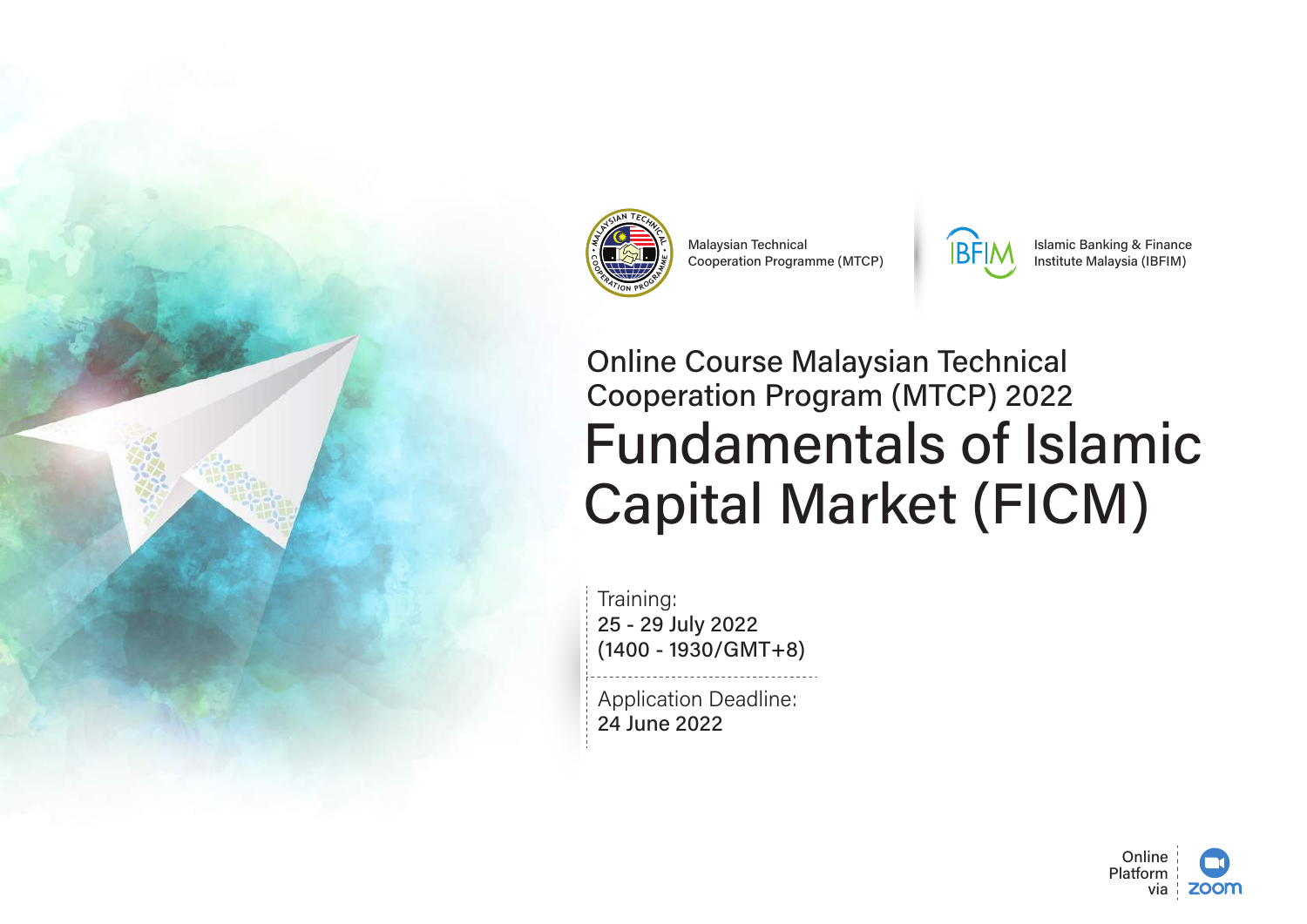

**Malaysian Technical Cooperation Programme (MTCP)** 

#### **About MTCP**

The Malaysian Technical Cooperation Programme (MTCP) was officially launched on 7 September 1980 at the Commonwealth Heads of State Meeting in New Delhi, India to signify Malaysia's commitment to the South-South Cooperation, particularly, the Technical Cooperation among Developing Countries (TCDC).

The MTCP emphasizes the development of human resources through the provision of training in various areas which are essential for a country's development such as agriculture, economy, finance, public management and administration, science & technology and ICT, health diplomacy, safety and security including cyber security, cultural diplomacy, social development, environment-related to SDG2030, education, industrial and technical training, Annually, Malaysia offered more than 60 technical and capacity-building programs under the MTCP, which have benefited more than 35,500 participants from 144 countries.

#### **Objectives of MTCP**

- To share the development experience with other countries;
- · To strengthen bilateral relations between Malaysia and other developing countries;
- To promote South-South Cooperation (SSC); and
- To promote technical cooperation among developing countries.

### **Malaysian Technical Cooperation Programme (MTCP) Ministry of Foreign Affairs**

No 1, Jalan Wisma Putra, Presint 2, 62602, Putrajaya, Malaysia Tel: +603-8887 4563 | Fax: +603-8889 2936





**Islamic Banking & Finance** Institute Malaysia (IBFIM)

#### **About IBFIM**

IBFIM is a lifelong learning institution that specialises in industry technical certifications. IBFIM's key programmes are developed based on Qualifications Framework and are accorded Full Accreditation by the Finance Accreditation Agency to maintain the quality and provide progressive career route for the certificate holders.

IBFIM's advisory services are available in supporting the industry's talent development initiative. including the market leader in Shariah advisory for Shariah-based funds. IBFIM has facilitated in the conversion and establishment of Islamic financial institutions.

IBFIM's learning modules are tailor-made to fulfil the specific needs of the clients within the Islamic financial institutions particularly as well as other sectors engaging in Islamic finance. In addition, IBFIM offers joint-programmes with industry's professional bodies and collaborates with academic institutions in its effort to prepare talent for the industry. IBFIM's programmes are delivered via classroom and online learning. Islamic finance publications and advisory services are also made available in supporting the industry's talent development progression.

Apart from servicing the nation, IBFIM has also trained international institutions including participants and delegations from Algeria, Azerbaijan, Bangladesh, Brunei Darussalam, Ghana, Indonesia, Ivory Coast, Laos, Madagascar, Maldives, Philippines, Sevchelles, Tanzania, Taiwan, Tunisia and Turkmenistan.

#### **Obiectives of IBFIM**

- · Embed Islamic finance values and principles into practices;
- · Global Islamic finance platform for knowledge acquisition;
- Preferred knowledge partner for the development of Islamic finance globally; and
- Lead industry talent development initiatives.

IBFIM (Islamic Banking & Finance Institute Malaysia) 200701005076 (763075-W) Level 5, Bangunan AICB, No. 10, Jalan Dato' Onn 50480 Kuala Lumpur, Malaysia Tel: +603-2031 1010 | Fax: +603-2026 9988

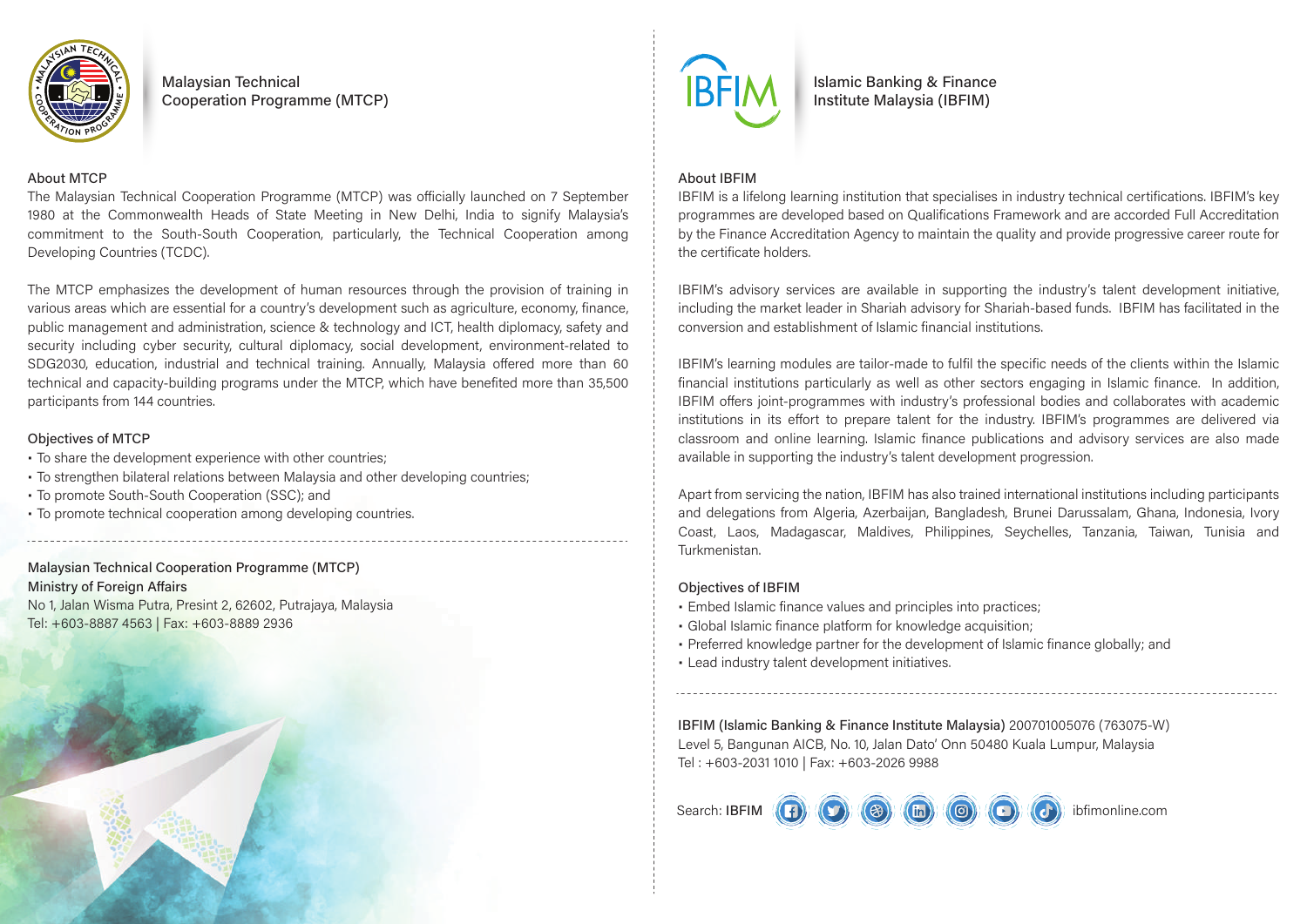# **Fundamentals of Islamic Capital Market (FICM)**

#### **About The Programme**

Fundamentals of Islamic Capital Market (FICM) is a training programme designed to suit all level of leaners who are interested to be exposed on Islamic finance and Islamic capital market in particular. This programme aims to provide leaners with fundamental knowledge on the key components of Islamic Capital Market including its structures and products, Additionally, this programme provides an overview of the application of Peer-to-Peer financing and equity crowdfunding platforms and digital assets from the Malaysian perspective.

#### Objectives

The Fundamentals of Islamic Capital Market is designed to assist leaners with the following objectives:

- 1. Differentiate the various components in Islamic Capital Market;
- 2. Illustrate the different types and structures of Sukuk, Shariah-compliant investment, Islamic Fund Management, Peer-to-Peer (P2P) Financing and Equity Crowdfunding (ECF); and
- 3. Demonstrate the requirements to use digital assets from Shariah perspectives.

#### **Learning Outcome**

The learners are expected to be able to:

- 1. Articulate the functions of Islamic capital market:
- 2. Illustrate the characteristics and relevant structures of the key components in Islamic capital market; and
- 3. Identify the relevant quidelines for operationalisation of Shariah-compliant digital assets in Islamic capital market.

#### Programme Structure

| Topic(s) | Learning Topic(s)                                          | Learning Hour(s) |
|----------|------------------------------------------------------------|------------------|
|          | Islamic Capital Market: An Overview                        | 2.5              |
|          | Sukuk                                                      |                  |
|          | Shariah Compliant Stocks                                   |                  |
|          | Islamic Fund Management                                    |                  |
|          | Islamic (Peer-to-Peer) P2P Financing & Equity Crowdfunding | 2.5              |
| 6        | Islamic Digital Assets in Islamic Capital Markets          |                  |

#### **Training Outline** FICM consists of:

#### Topic 1: Islamic Capital Market: An Overview

- Functions of the Islamic Capital Market
- Trends and Growth of the Islamic Capital Market
- Comparison between Islamic and Conventional Capital Market

#### Topic 2: Sukuk

Definitions and Functions of Sukuk

- Classification of Sukuk
- Asset-based
- Asset-backed
- Hybrid
- Commonly used Shariah Contracts
- · Sukuk Structuring
- Types of Issuances
- Tradable
- Non-tradable
- Rating Requirements

#### Topic 3: Shariah-Compliant Equity Investment

Overview of Shariah-Compliant equities

- Understanding Shariah Screening Methodologies for equities
- Sectoral and Financial ratios screening
- Shariah Guidance on Investment in Non-compliant Securities
- "Shariah-compliant securities" which are subsequently re-classified as "Shariah non-compliant"
- Investment in (existing) non-compliant securities
- . Dividend Purification

Post Announcement - Reclassified Equity

- Frequency of Review
- Effect of Reclassification on Equity Holding

#### Topic 4: Islamic Fund Management

- Overview of Islamic Fund Management
- Characteristics and Structures
- Shariah-compliant Unit Trust / Mutual Fund
- Islamic Exchange Traded Fund (Islamic ETF)
- Islamic Real Estate Investment Trust (Islamic REIT)

#### Topic 5: Islamic Peer-to-Peer (P2P) Financing & Equity Crowdfunding

- Overview of Islamic P2P Financing & Equity Crowdfunding
- Characteristics & Structures
- Shariah considerations for Islamic P2P & ECF
- Regulatory requirements from the perspective of Securities Commission Malaysia